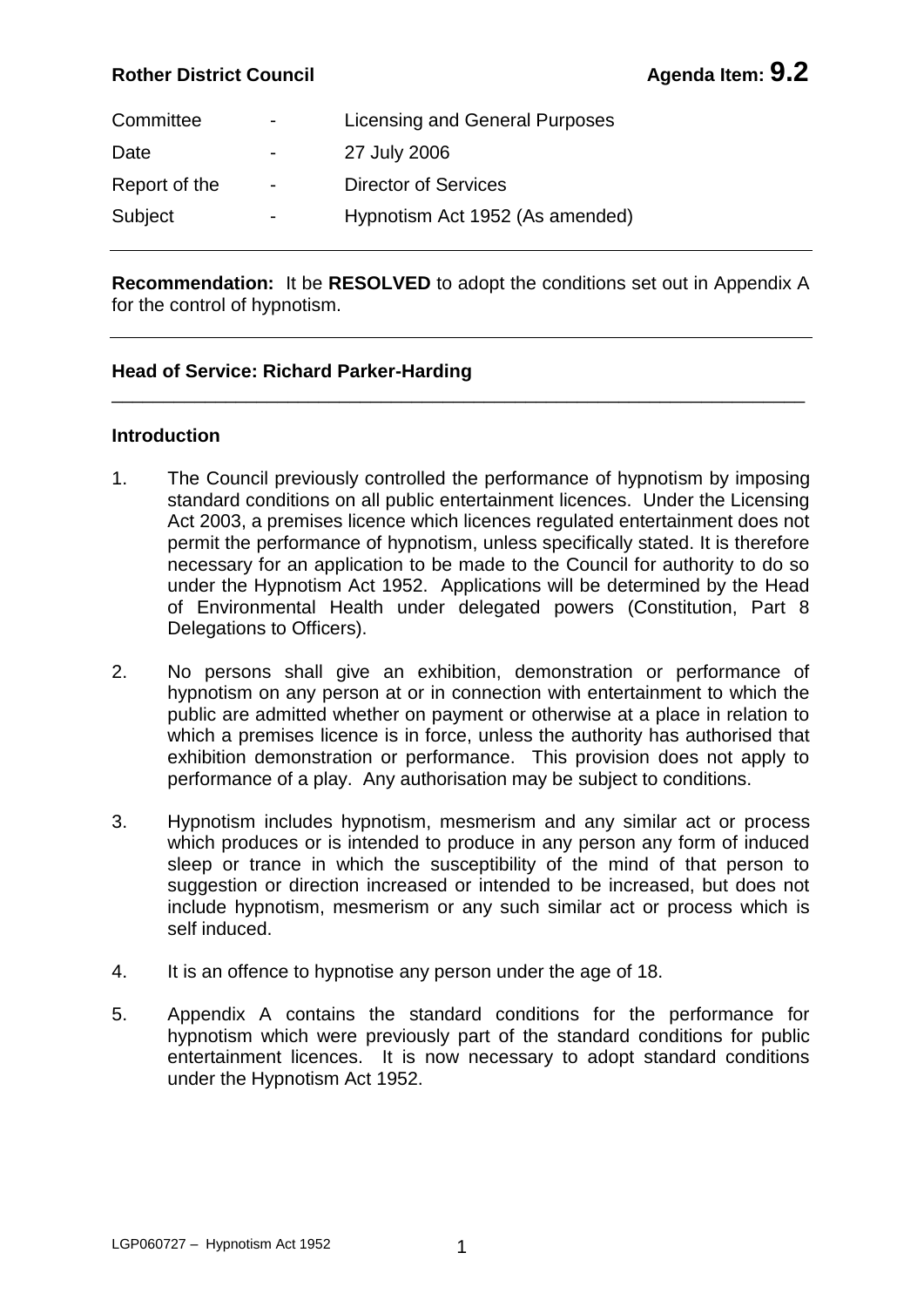# **Conclusion**

6. As a result of the implementation of the Licensing Act 2003, performance of hypnotism is no longer controlled by public entertainment licences and a separate application must be made to the Council authorising the performance of hypnotism. It is therefore necessary to adopt conditions for the performance of hypnotism under the Hypnotism Act 1952.

Anthony Leonard Director of Services

#### **Risk Assessment Statement**

In order for the Council to properly carry out its legal duties, it should adopt standards for the performance of hypnotism under the Hypnotism Act 1952.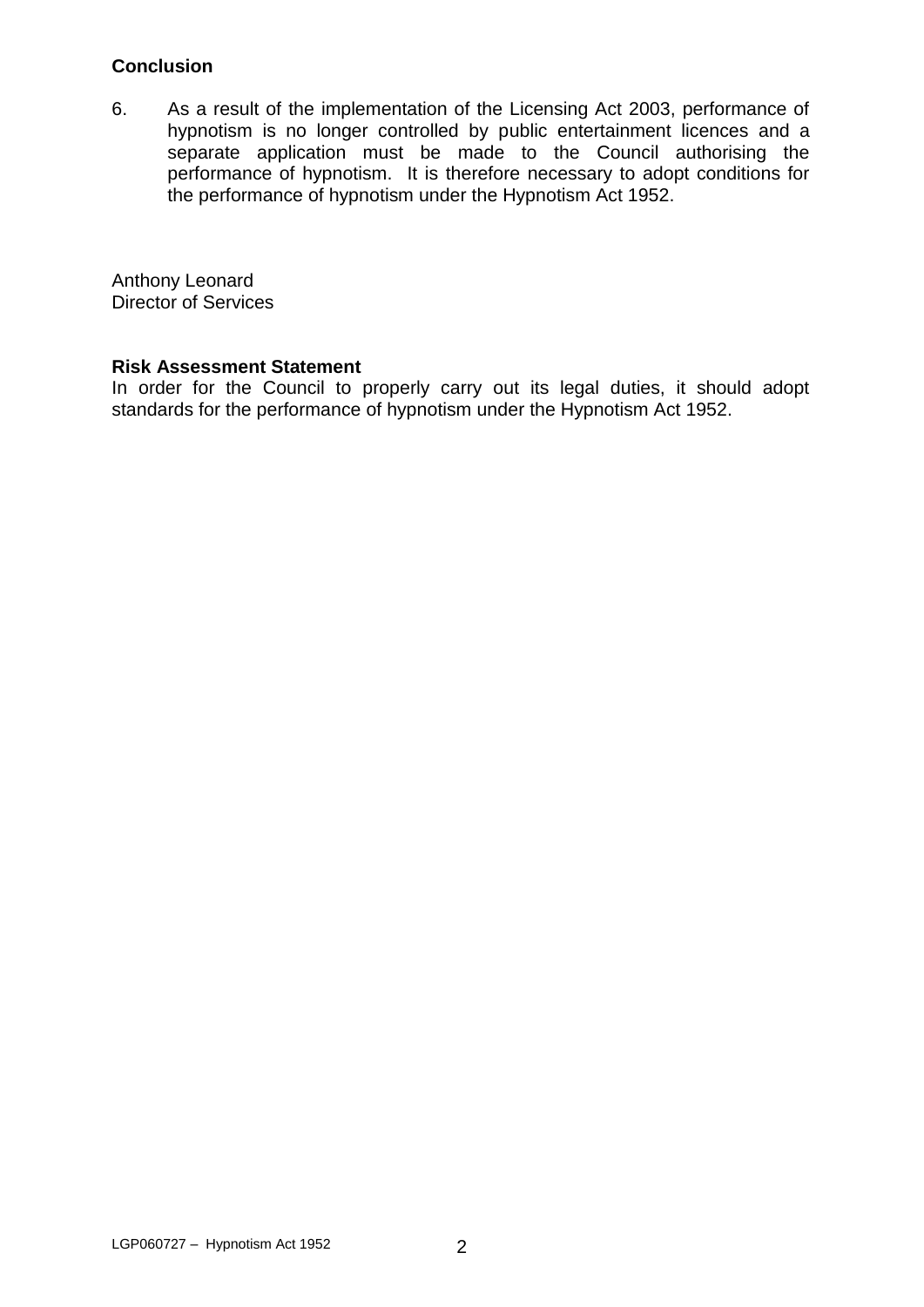

# **THE HYPNOTISM ACT 1952 (AS AMENDED) CONDITIONS FOR HYPNOTISM ETC**

Conditions for hypnotism, mesmerism or any similar act or process which produces or is intended to produce in any other person any form of induced sleep or trance in which the susceptibility of the mind of that person to suggestion or direction is increased or intended to be increased.

- 1. The council to be informed in writing 28 days in advance of the performance of:
	- (a) The name (both real and stage, if different) and address of the person who will give the performance (hereafter referred to as the "hypnotist"), along with details of their last three performances (where and when); and
	- (b) A statement as to whether, and if so giving full details thereof, the hypnotist has been previously refused or had withdrawn a consent by any licensing authority or been convicted of an offence under the Hypnotism Act 1952 or of an offence involving the breach of a condition regulating or prohibiting the giving of a performance of hypnotism on any person at any theatre or other place of public amusement or public entertainment.
- 2. Publicity
	- (a) No poster, advertisement or programme for the performance which is likely to cause public offence shall be displayed, sold or supplied by or on behalf of the licensee either at the premises or elsewhere:
	- (b) Every poster, advertisement or programme for the performance, which is displayed, sold or supplied shall include, clearly and legibly, the following statement: "Volunteers, who must be aged 18 or over, can refuse at any point to continue taking part in the performance"
- 3. Insurance
	- (c) The performance shall be covered to a reasonable level of public liability insurance. The hypnotist must provide evidence of this to the local authority if requested; and it must be available for inspection at the performance;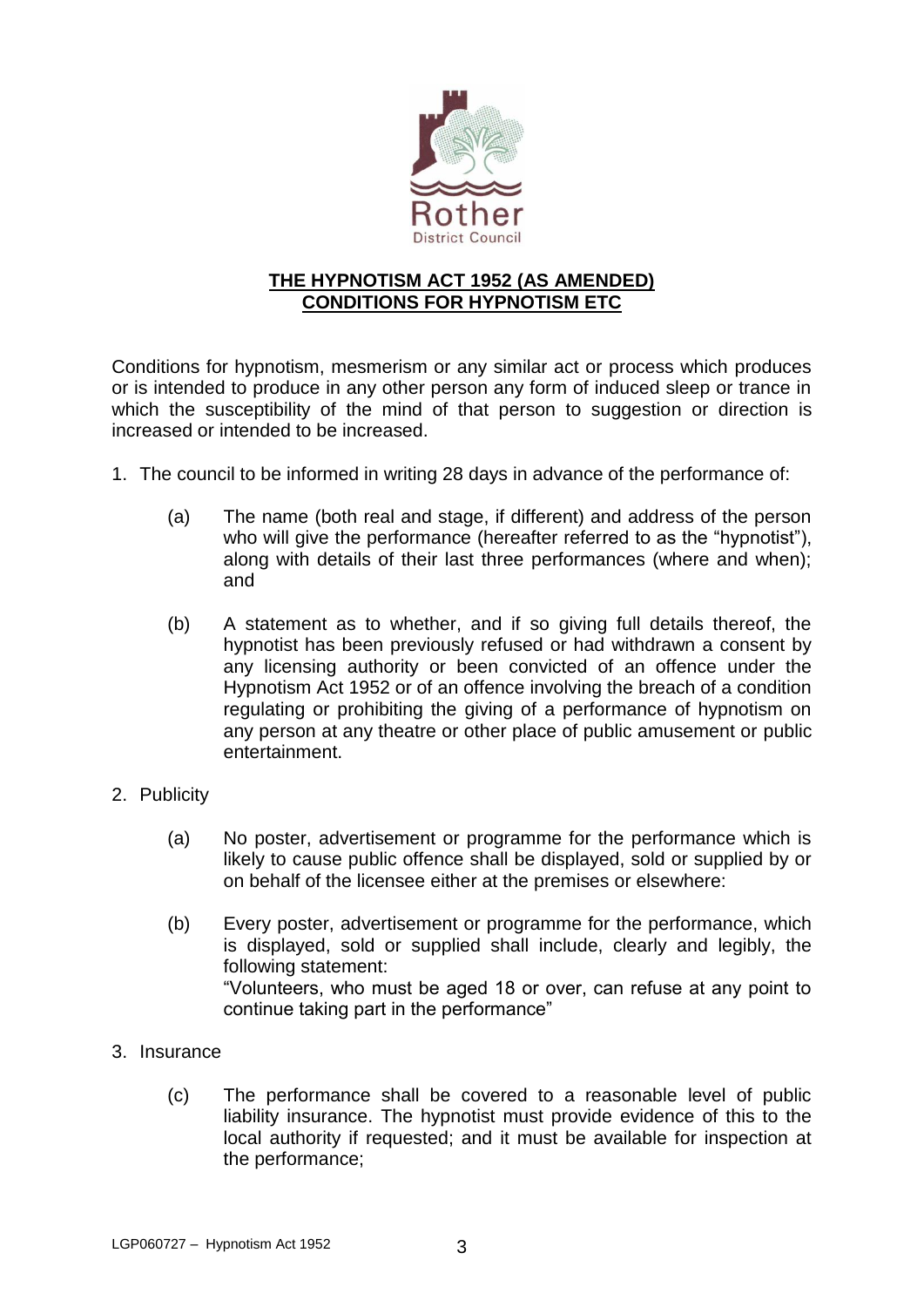- 4. Physical Arrangements
	- (d) The means of access between the auditorium and the stage for participants shall be properly lit and free from obstruction;
	- (e) A continuous white or yellow line shall be provided on the floor of any raised stage at a safe distance from the edge. This line shall run parallel with the edge of the stage for its whole width. The hypnotist shall inform all subjects that they must not cross the line while under hypnosis, unless specified to do so as part of the performance.
- 5. Treatment of Audience and Subjects
	- (f) Before starting the performance the hypnotist shall make a statement to the audience, in a serious manner, identifying those groups of people who should not volunteer to participate in it; explaining what volunteers might be asked to perform; informing the audience of the possible risks from embarrassment or anxiety; and emphasising that subjects may cease to participate at any time they wish. The following is a suggested statement, which might be amended as necessary to suit individual styles as long as the overall message remains the same:

"I shall be looking for volunteers aged over 18 who are willing to be hypnotised and participate in the show. Anyone who comes forward should be prepared to take part in a range of entertaining hypnotic suggestions but can be assured that they will not be asked to do anything which is indecent, offensive or harmful. Volunteers need to be in normal physical and mental health and I must ask that no one volunteers if they have a history of mental illness, or are under the influence of alcohol or other drugs or are pregnant."

- (g) No form of coercion shall be used to persuade members of the audience to participate in the performance. In particular, hypnotists shall not use selection techniques which seek to identify and coerce onto the stage the most suggestible members of the audience without their prior knowledge of what is intended. Any use of such selection techniques (e.g. asking members of the audience to clasp their hands together and asking those who cannot free them again to come onto the stage) should only be used when the audience is fully aware of what is intended and that participation is entirely voluntary at every stage;
- (h) If volunteers are to remain hypnotised during an interval in the performance, a reasonable number of attendants as agreed with the licensing authority shall be in attendance throughout to ensure their safety;